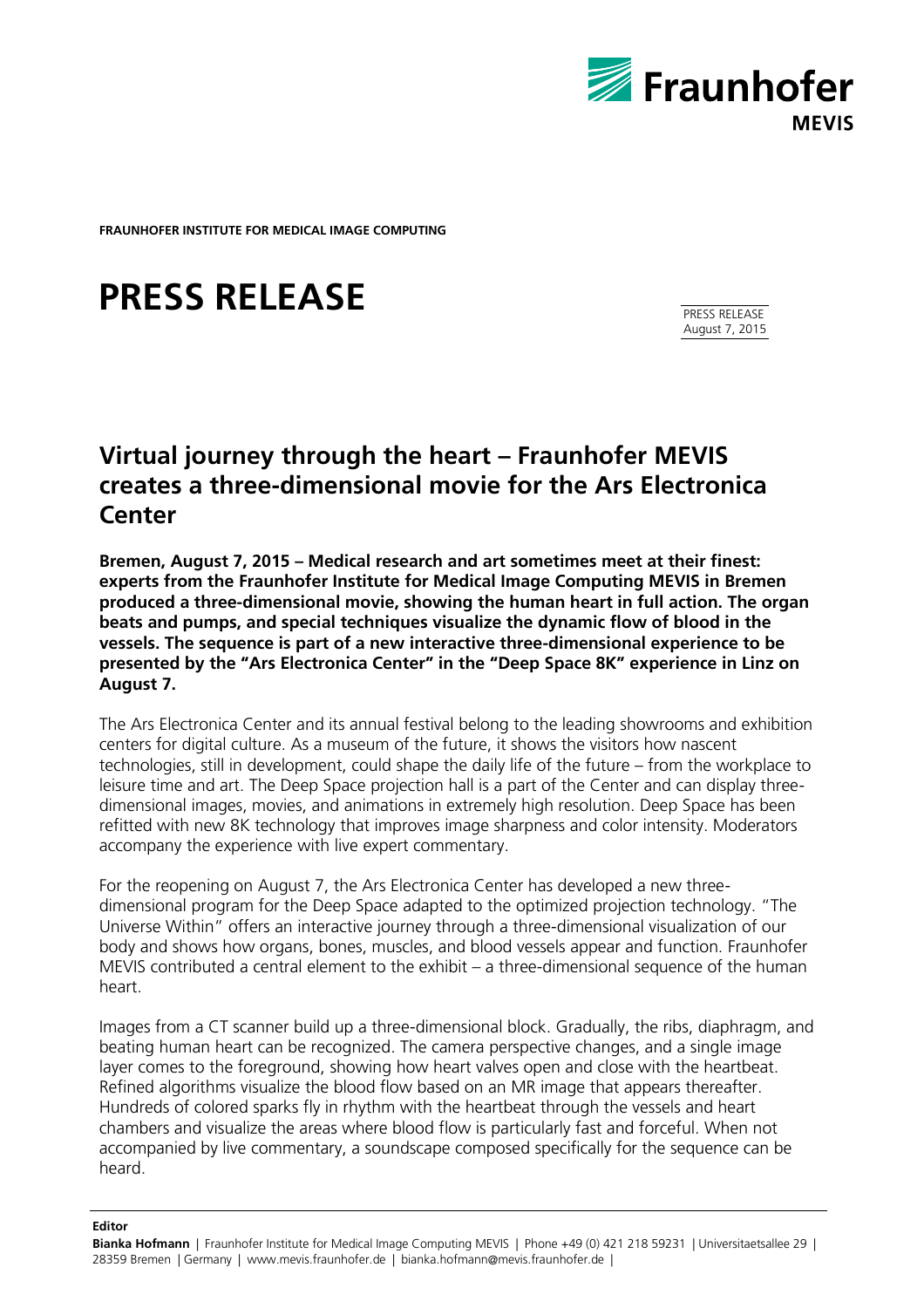

### **FRAUNHOFER INSTITUTE FOR MEDICAL IMAGE COMPUTING**

The three-minute sequence is based exclusively on real medical data gathered by the Institute's MRI scanner. The CT data were provided by the University Clinic in Marburg. Fraunhofer scientists created the movie using "MeVisLab", a software package for developing medical image processing assistance systems for physicians. Experts and industrial partners around the world currently use MeVisLab.

The researchers used sophisticated volume rendering methods to create the aesthetical images. The blood flow sequence is a product of a new method, in the process of being applied to the clinical routine in Bremen, called particle-based flow visualization. The concept stems from computer simulations for wind channel experiments. Fed with the MRI data and adjusted to the human body, it can now visualize blood streams in vascular system.

Other techniques used for the video have already proven themselves in the clinical routine. Doctors can use software assistants to view specific images of the data set that present important details, such as heart valves, particularly well.

The heart sequence is not the first joint project between Bremen and Linz. At the Ars Electronica Festival in 2013, Fraunhofer MEVIS showcased "Poking Florian," an interactive installation that visualizes the nerve fibers and their function in the human brain. Other cultural institutions also profit from exhibits designed at Fraunhofer MEVIS. Recently, "Image Man" was installed in the Universum® Science Center in Bremen. The exhibit is a life-size figure containing ten segments that present the possibilities of different imaging methods, such as X-ray, CT, and MRI.

The experts work not only on medical videos and hands-on exhibits based on real medical data; they also develop applications for virtual reality glasses. In the future, their programs could help train medical personnel and explain information to patients.